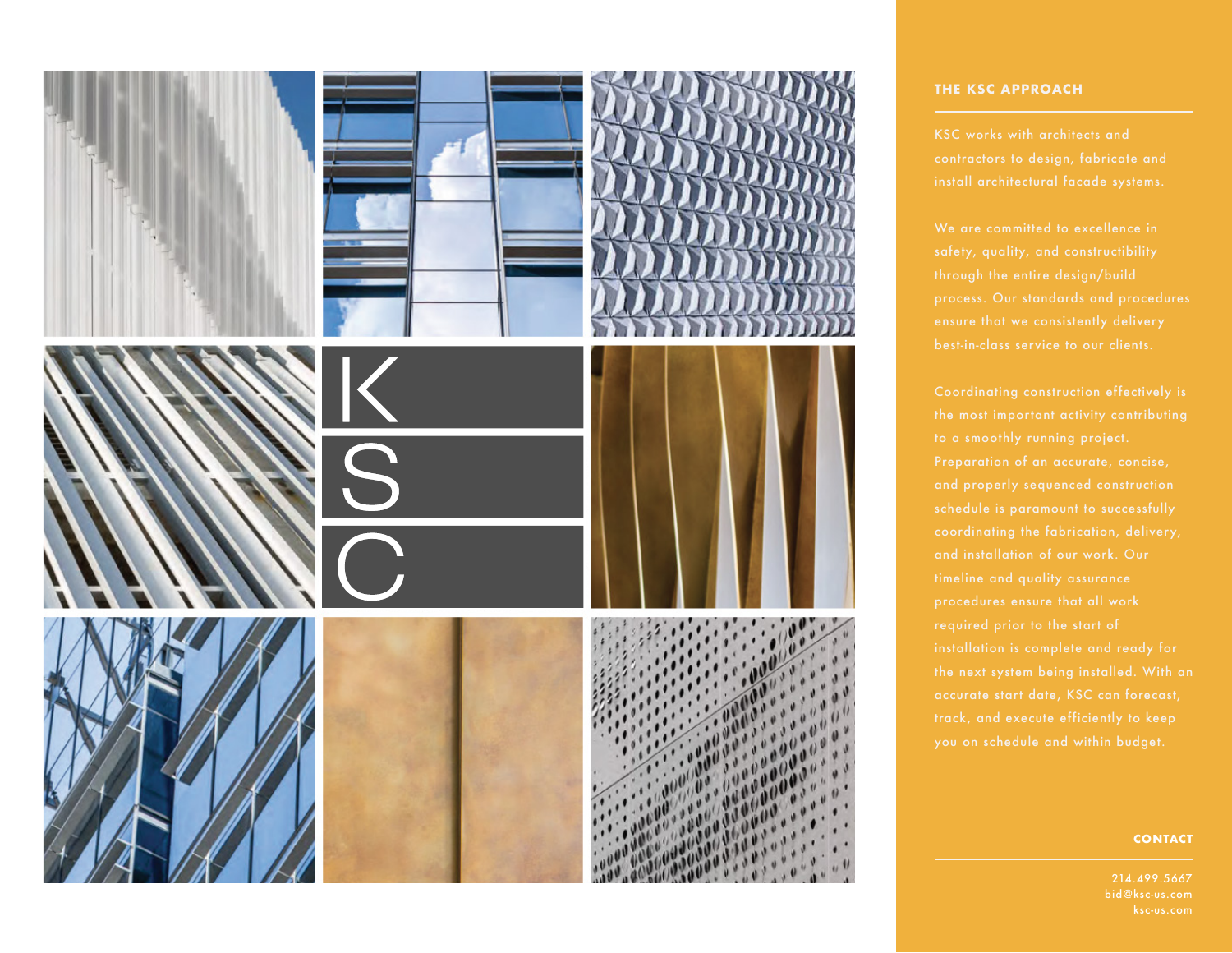# UNDERSTANDING THE **KSC PROCESS**

KSC works with architects and contractors to design, fabricate and install a wide variety of architectural façade solutions.

We forecast, track and execute efficiently to keep you on schedule and within budget. KSC's state-of-the-art technology integrates the latest software tools such as Revit, Auto CAD and Building Information Modeling (BIM), and laser scanning to monitor and address discrepancies between construction drawings and field conditions. And our collaborative approach—including design input—means fewer surprises throughout the process while maintaining the intent of the original design.

#### **1. ESTIMATING**

On-Center software – used for takeoff and estimating based on the architectural plans. **PRECISE MEASUREMENT**<br> **1. ESTIMATING**<br>
On-Center software – used for takeoff and<br> **1. Allocalsk** AutoCA<br>
Autodesk AutoCA<br> **1. Autodesk AutoCA**<br> **1. Autodesk AutoCA** 

### **2. MEASURING PREP**

FARO scanning of actual construction site for precise measurements, prior to starting any CAD work.

### **3. IN-DEPTH MEASURING**

Using Autodesk REVIT to get further measurements and information for shops.

Autodesk AutoCAD for creating shop drawings based on the REVIT model and FARO scan/hand-measurements of the construction site. **DYNAMIC CREATION<br>
<b>2. DRAWING**<br>
Autodesk AutoCAD for creating shop drawings<br>
And on the PEV!T model and EARO

#### **5. FABRICATING**

ENROUTE CAM software for creating dynamic programs for fabrication of panels, based on the shop drawings.

#### **6. PROCESSING + CUTTING**

MULTI-Cam CNC router table & Pat Mooney Automatic Saw for processing the ACM panels and cutting the aluminum extrusions. Both programmed with CAM software.

In-house construction/production of precise CNC panels and extrusions, assembled and packaged for delivery. **FLAWLESS EXECUTION<br>
31 T. IN-HOUSE PRODUCT**<br>
In-house construction/product

### **8. ON-SITE INSTALLATION**

On-site installation of ACM panels includes precise layouts per elevation and sequencing to accommodate on-site workflow.

### **CONTACT**

*confirmation in regard to project specific performance.*

214.499.5667